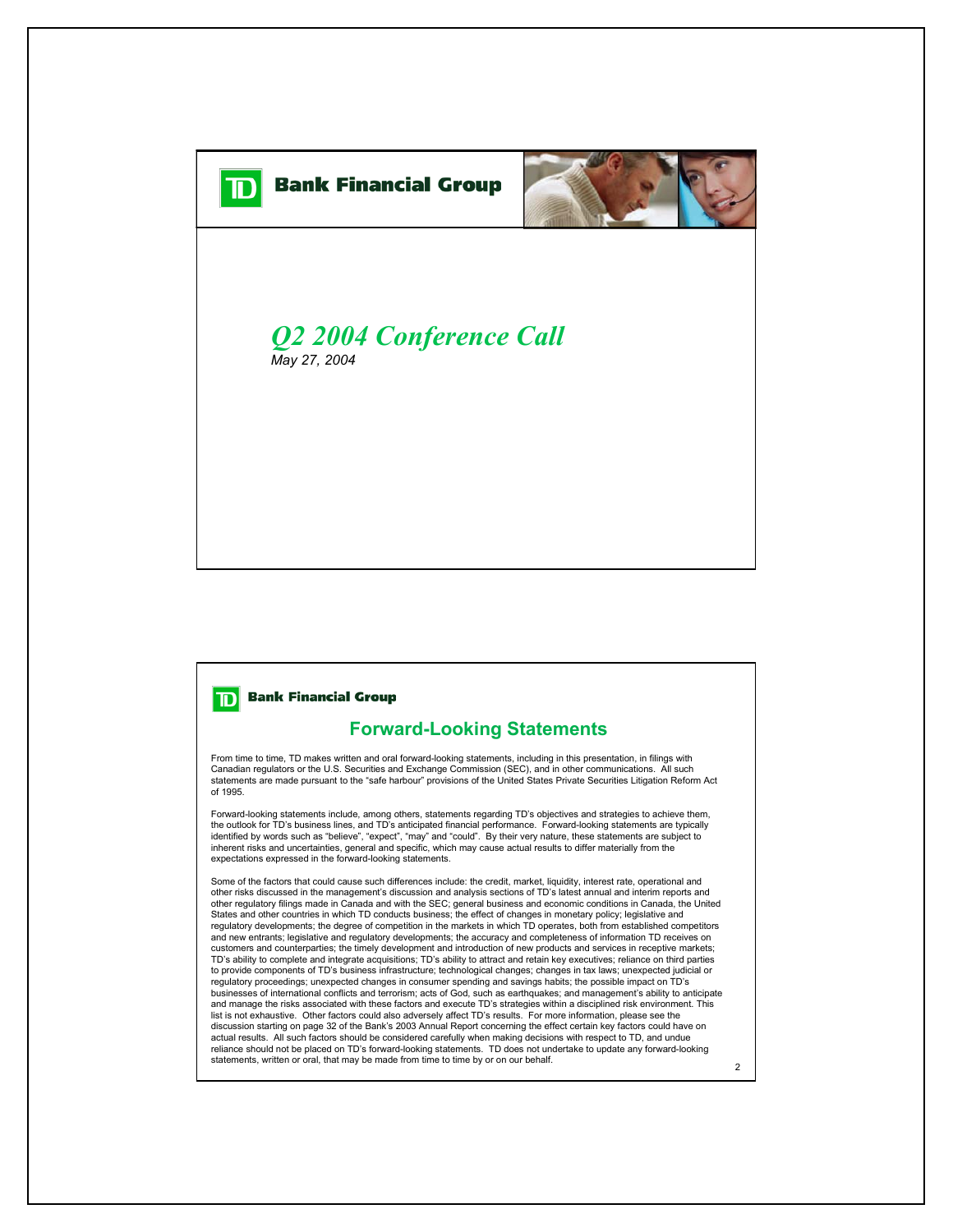

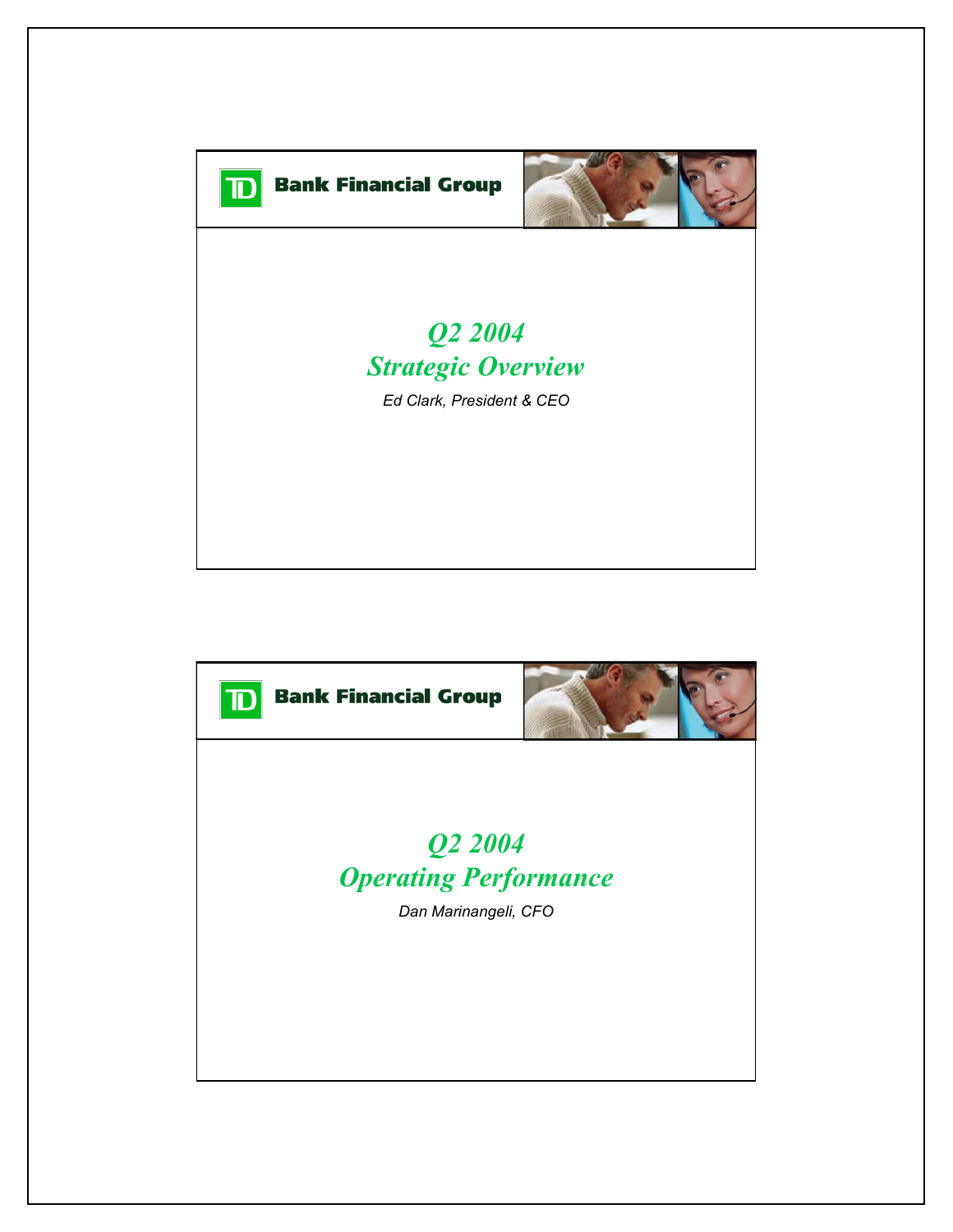

| <b>Bank Financial Group</b>                     | <b>Total Bank</b> |            |  |  |  |  |
|-------------------------------------------------|-------------------|------------|--|--|--|--|
| <b>Q2 2004 Earnings Reconciliation</b>          |                   |            |  |  |  |  |
| Q2 2004 Amortization of Intangibles:            |                   |            |  |  |  |  |
| Reported basis net income                       |                   | <b>EPS</b> |  |  |  |  |
| applicable to common shares                     | \$490MM           | \$0.74     |  |  |  |  |
| Amortization of intangibles (after-tax)         | 107MM             | 0.16       |  |  |  |  |
| Earnings before the amortization of intangibles | \$597MM           | \$0.90     |  |  |  |  |
|                                                 |                   |            |  |  |  |  |
|                                                 |                   |            |  |  |  |  |
|                                                 |                   |            |  |  |  |  |

6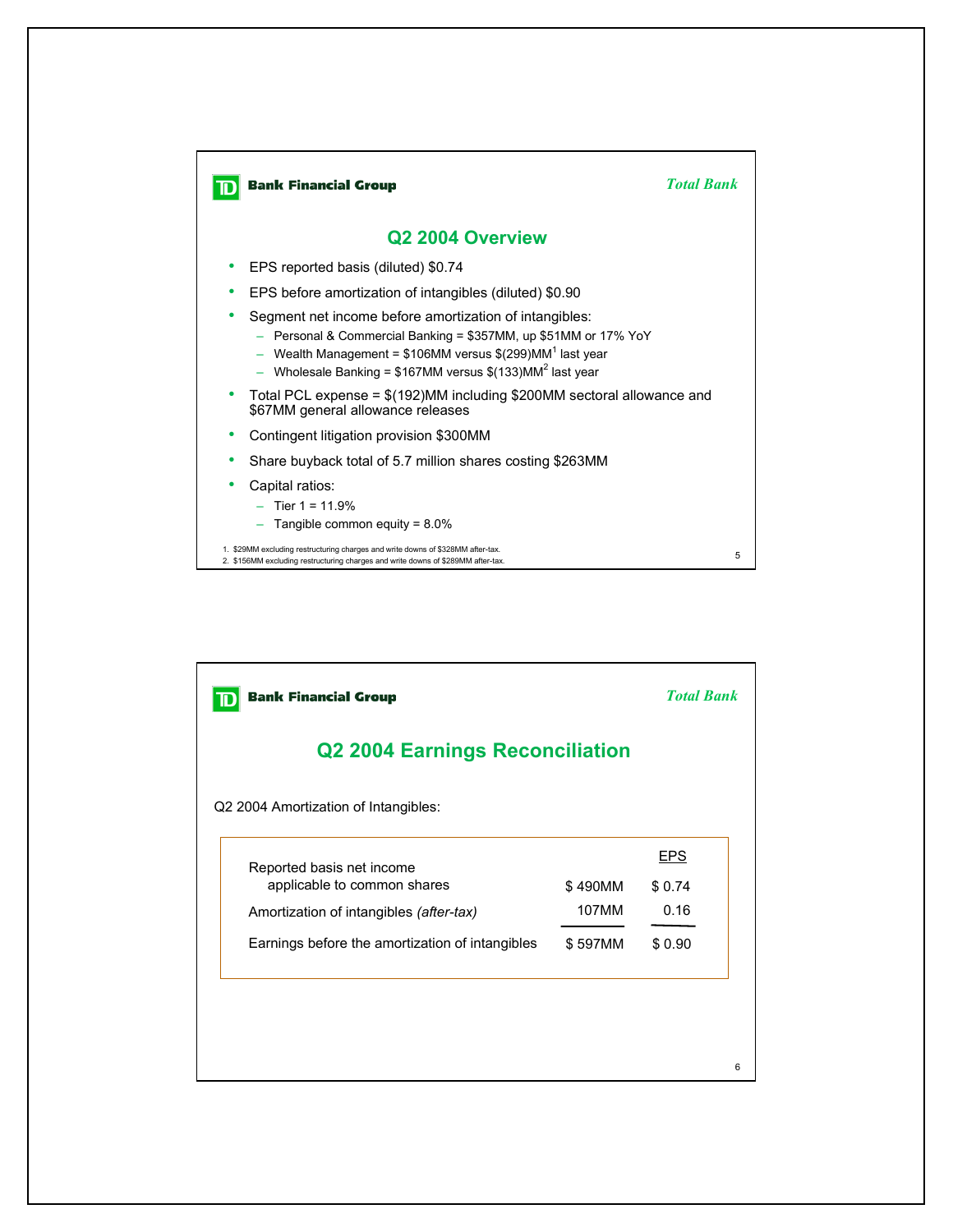

*Total Bank*

## **Q2 2004 Items of Note**

Q2 2004 includes the following items of note *(Corporate segment)*:

|                                   | Pre-Tax<br>(SMM) | Post-Tax<br>(SMM) | <b>EPS</b><br>$($ \$) |
|-----------------------------------|------------------|-------------------|-----------------------|
| • Sectoral provision release      | 200              | 130               | 0.20                  |
| • General allowance release       | 67               | 43                | 0.06                  |
| • Interest on tax refund          | 31               | 20                | 0.03                  |
| • Contingent litigation provision | (300)            | (195)             | (0.29)                |
| • AcG 13 impact                   | (27)             | (17)              | (0.03)                |
|                                   | (29)             | (19)              | (0.03)                |

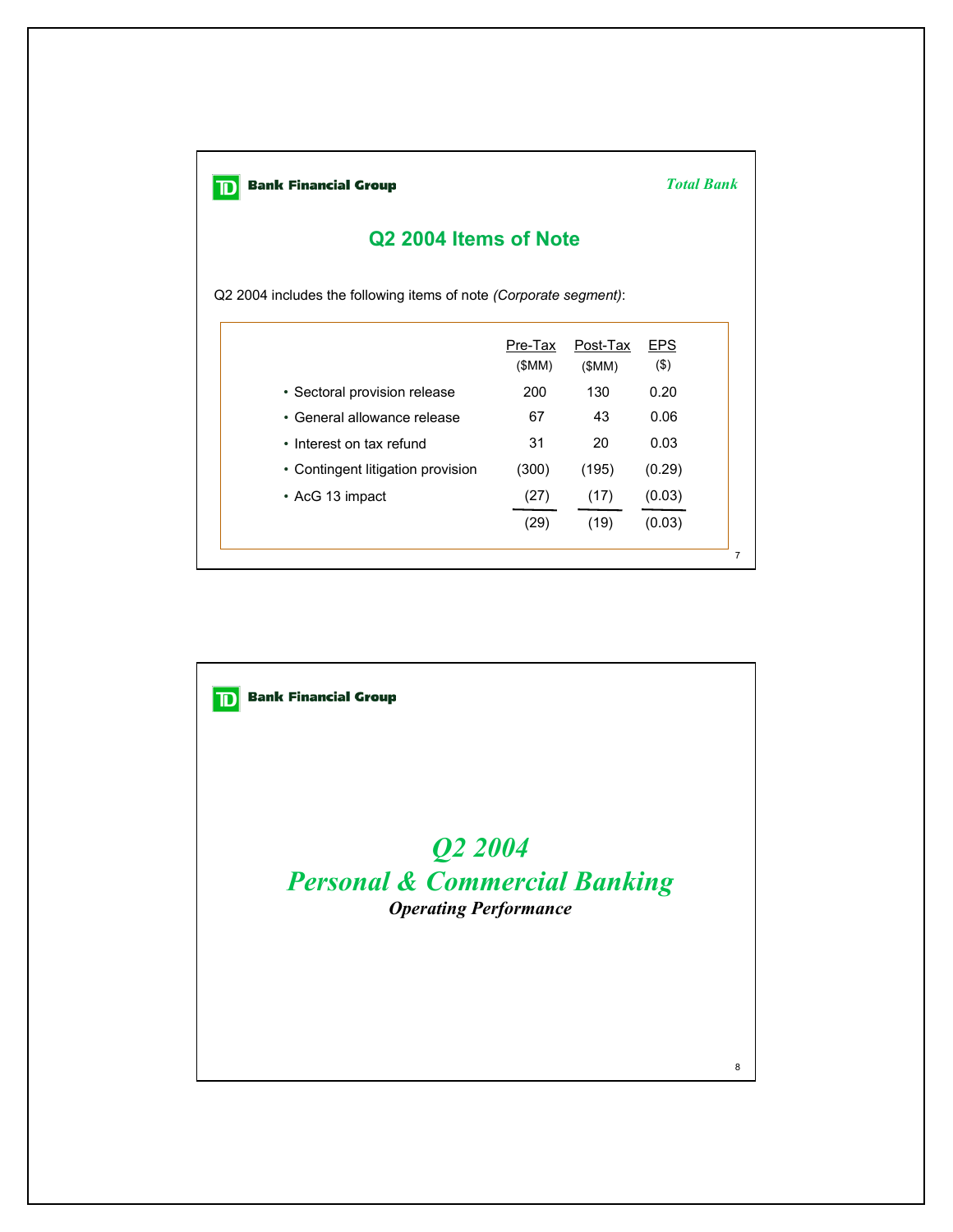

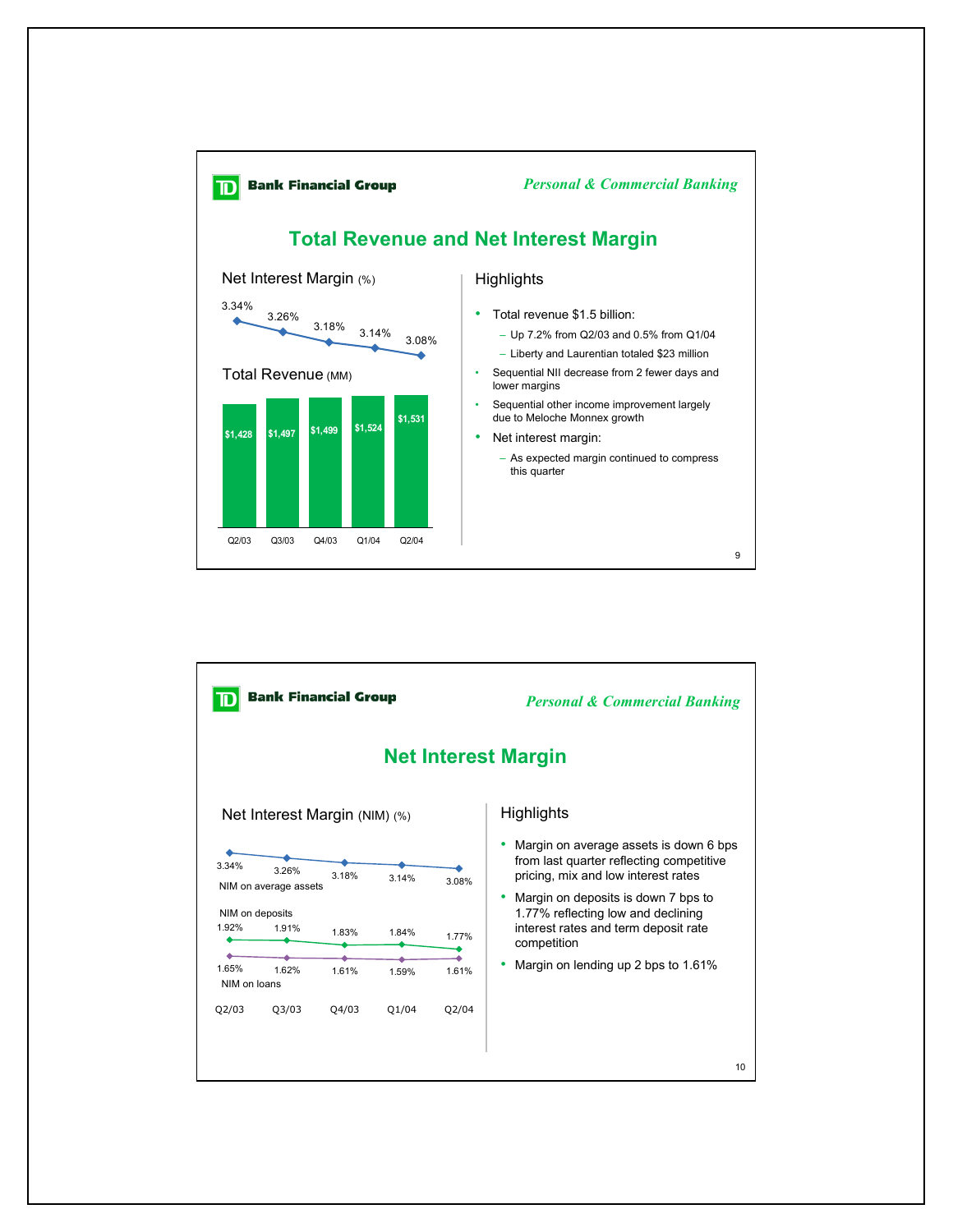

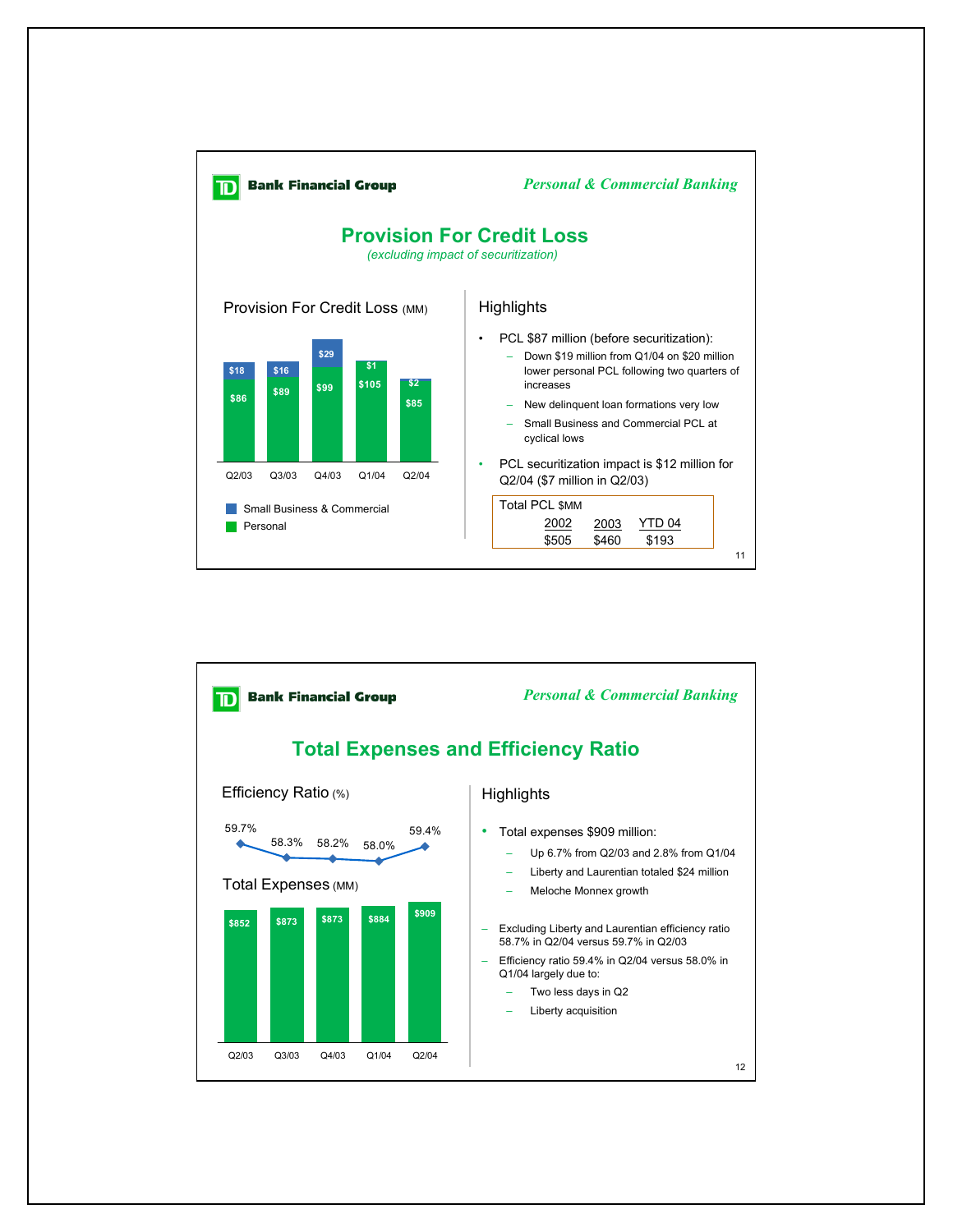

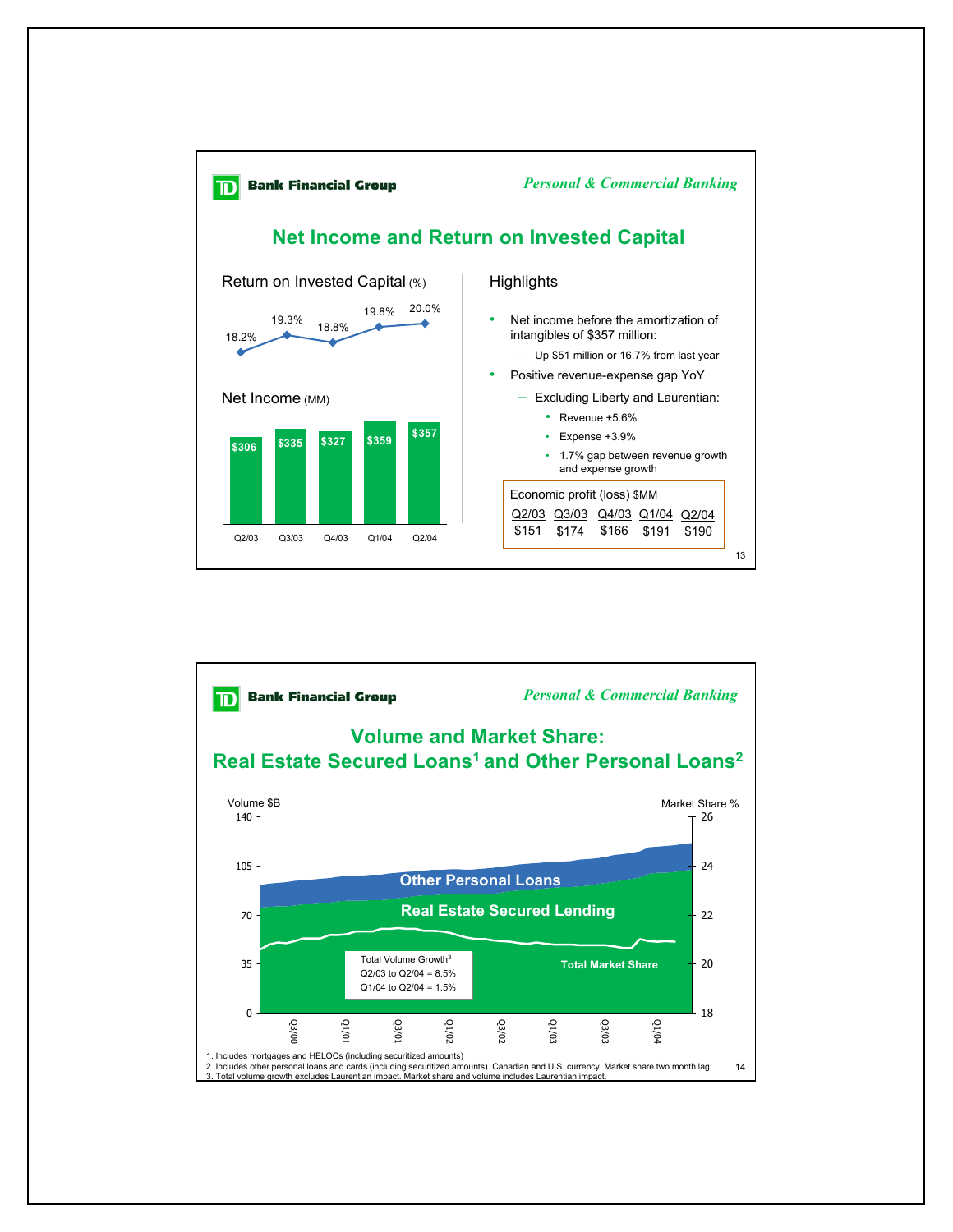

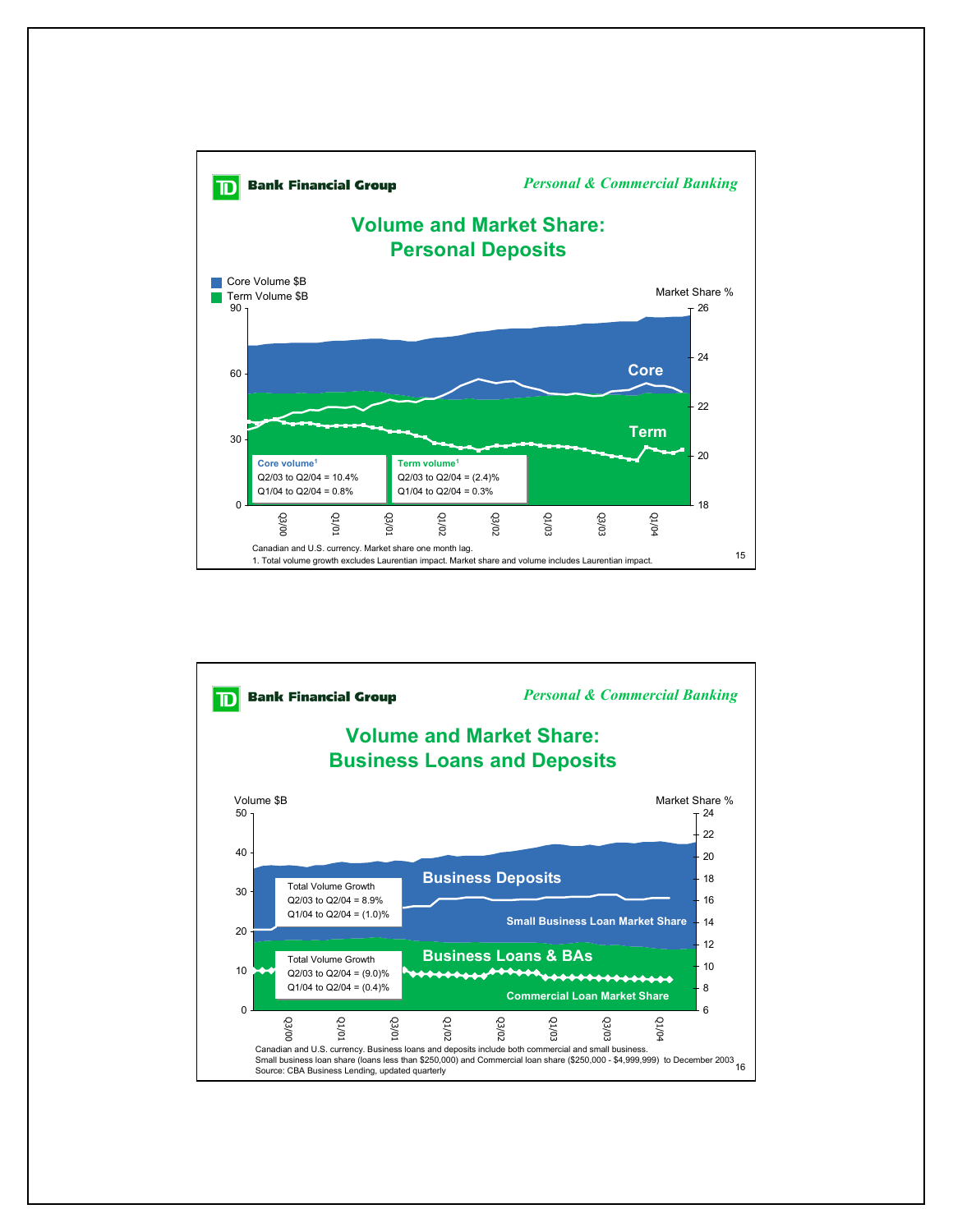

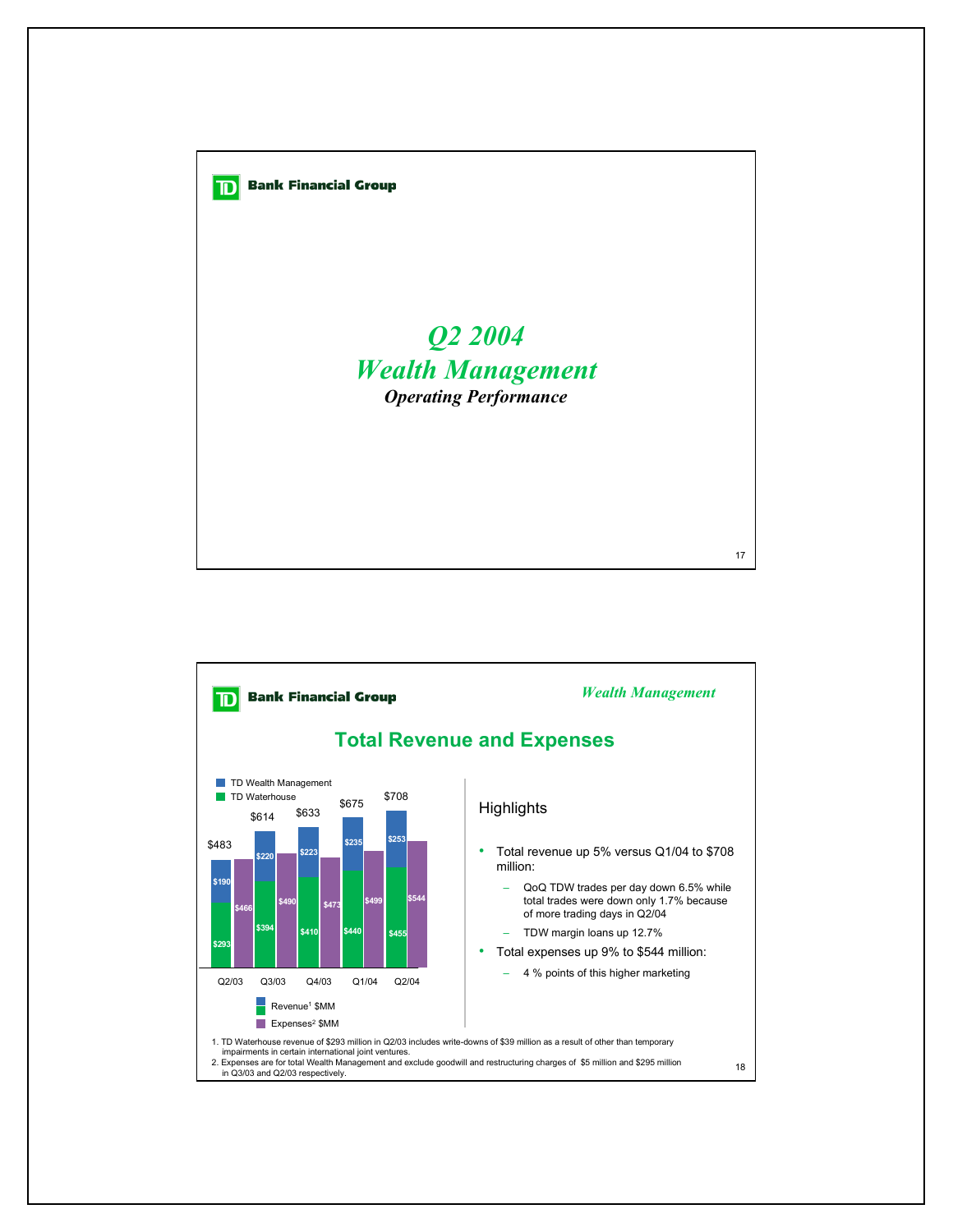

| <b>Bank Financial Group</b>                            |            |            |       | <b>Wealth Management</b> |  |  |  |  |  |
|--------------------------------------------------------|------------|------------|-------|--------------------------|--|--|--|--|--|
| <b>TD Waterhouse</b>                                   |            |            |       |                          |  |  |  |  |  |
|                                                        | 2003<br>Q2 | 2004<br>Q1 | Q2    | Yr/Yr<br>Change          |  |  |  |  |  |
| Active Accounts (000)*                                 | 3,098      | 3,141      | 3,110 | $0\%$                    |  |  |  |  |  |
| New Accounts (000)                                     | 85         | 95         | 119   | 40 %                     |  |  |  |  |  |
| Trades/Day (000)                                       | 78         | 135        | 126   | 62 %                     |  |  |  |  |  |
| Margin Loans (C\$B)                                    | \$4.4      | \$6.0      | \$6.7 | 52%                      |  |  |  |  |  |
| Marketing Spend (C\$MM)                                | \$29       | \$28       | \$46  | 59 %                     |  |  |  |  |  |
| Margin before marketing expense                        | 16.3%      | 35.4%      | 35.4% | 19.1 % pts               |  |  |  |  |  |
| Customer Assets* (C\$B)<br>* Represents ending amounts | \$189      | \$236      | \$240 | 27%                      |  |  |  |  |  |
| TD Waterhouse self-directed brokerage globally         |            |            |       | 20                       |  |  |  |  |  |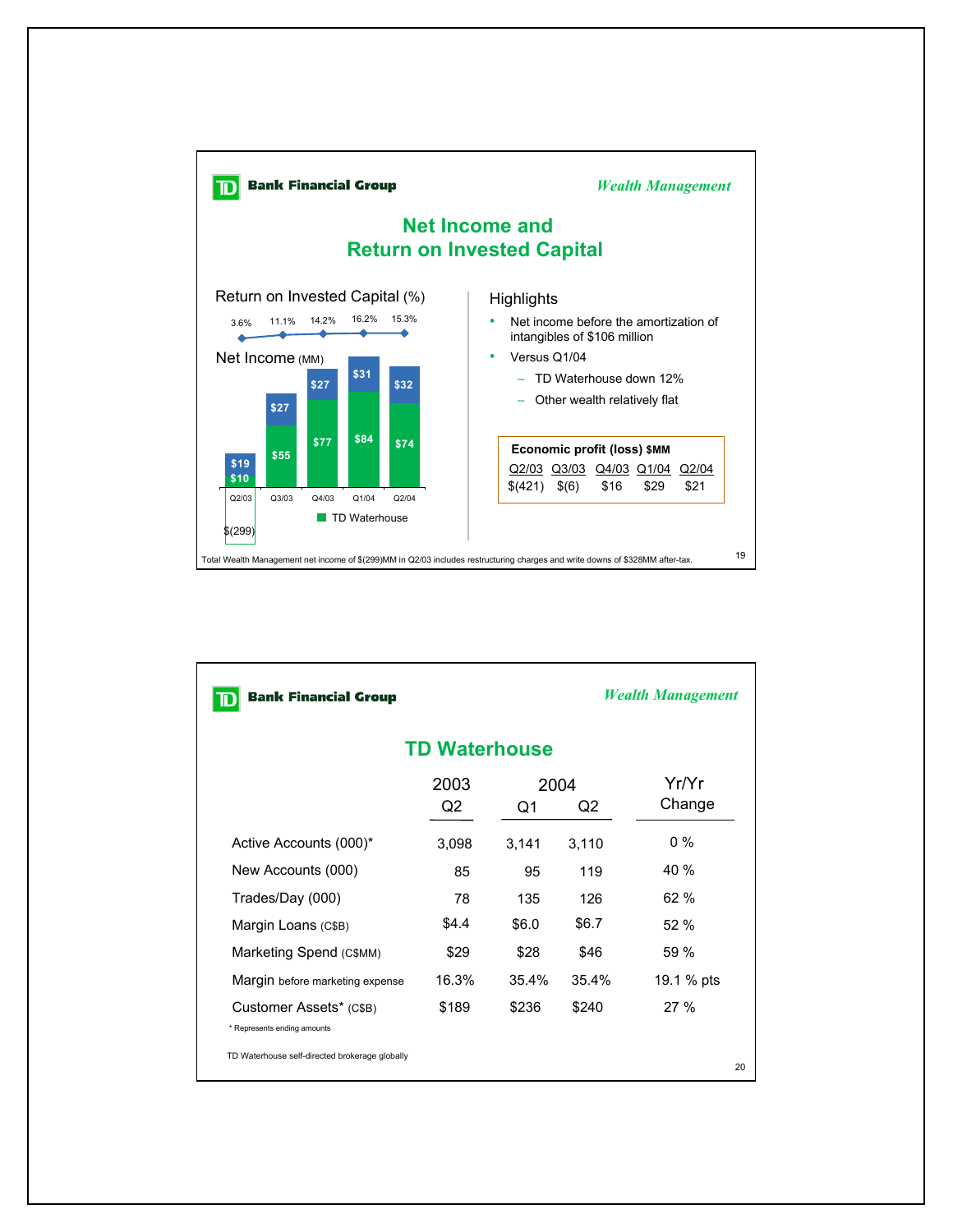

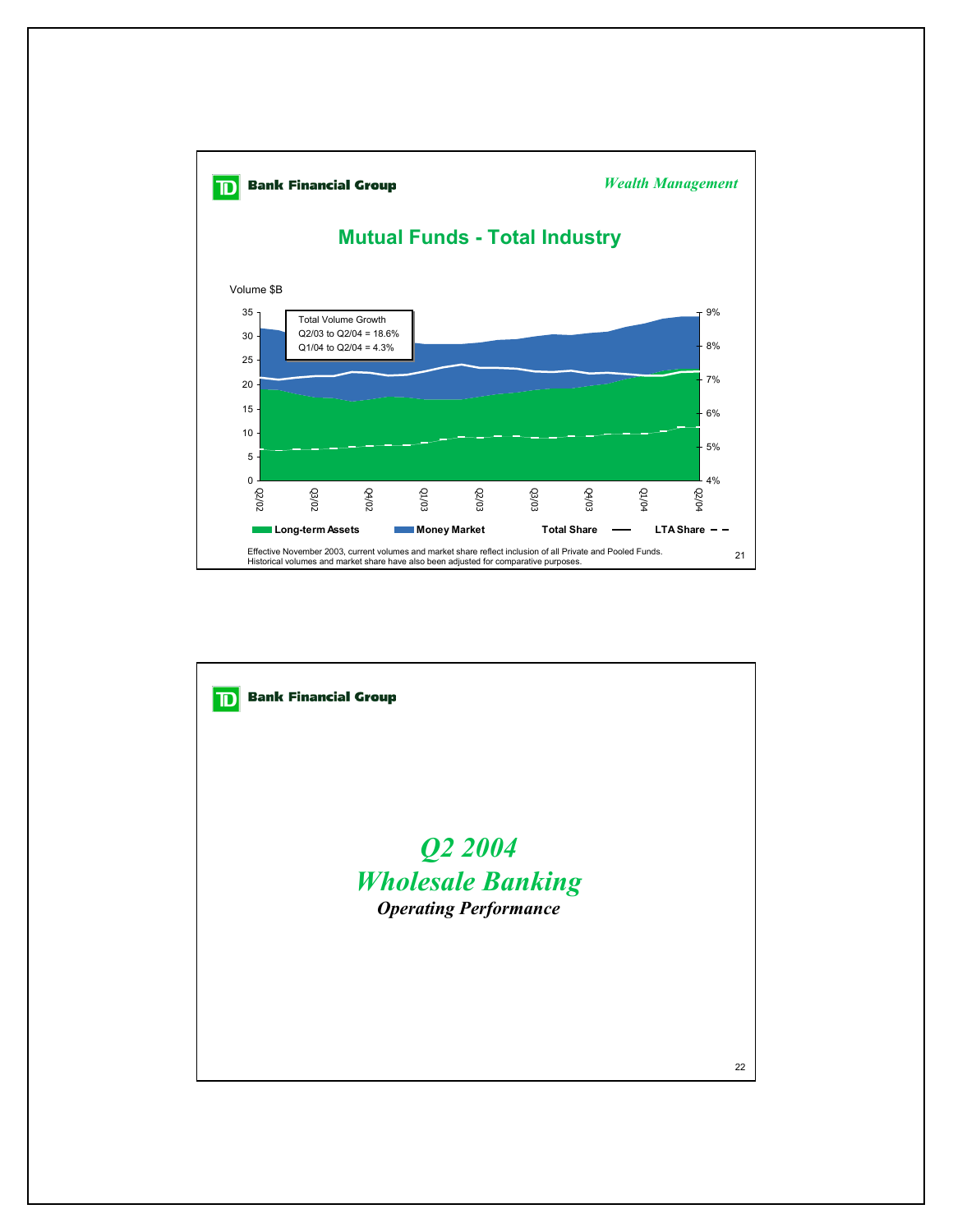

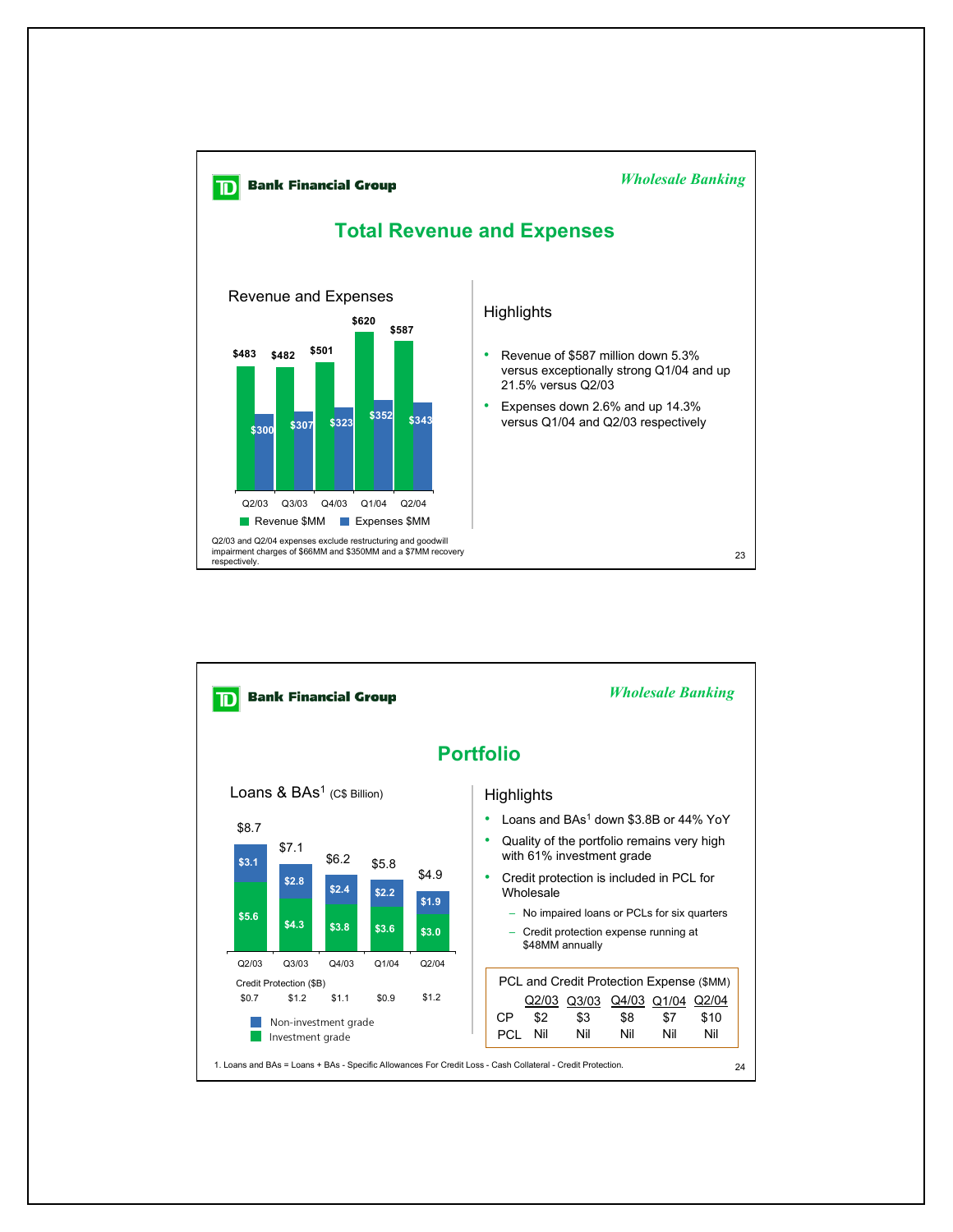

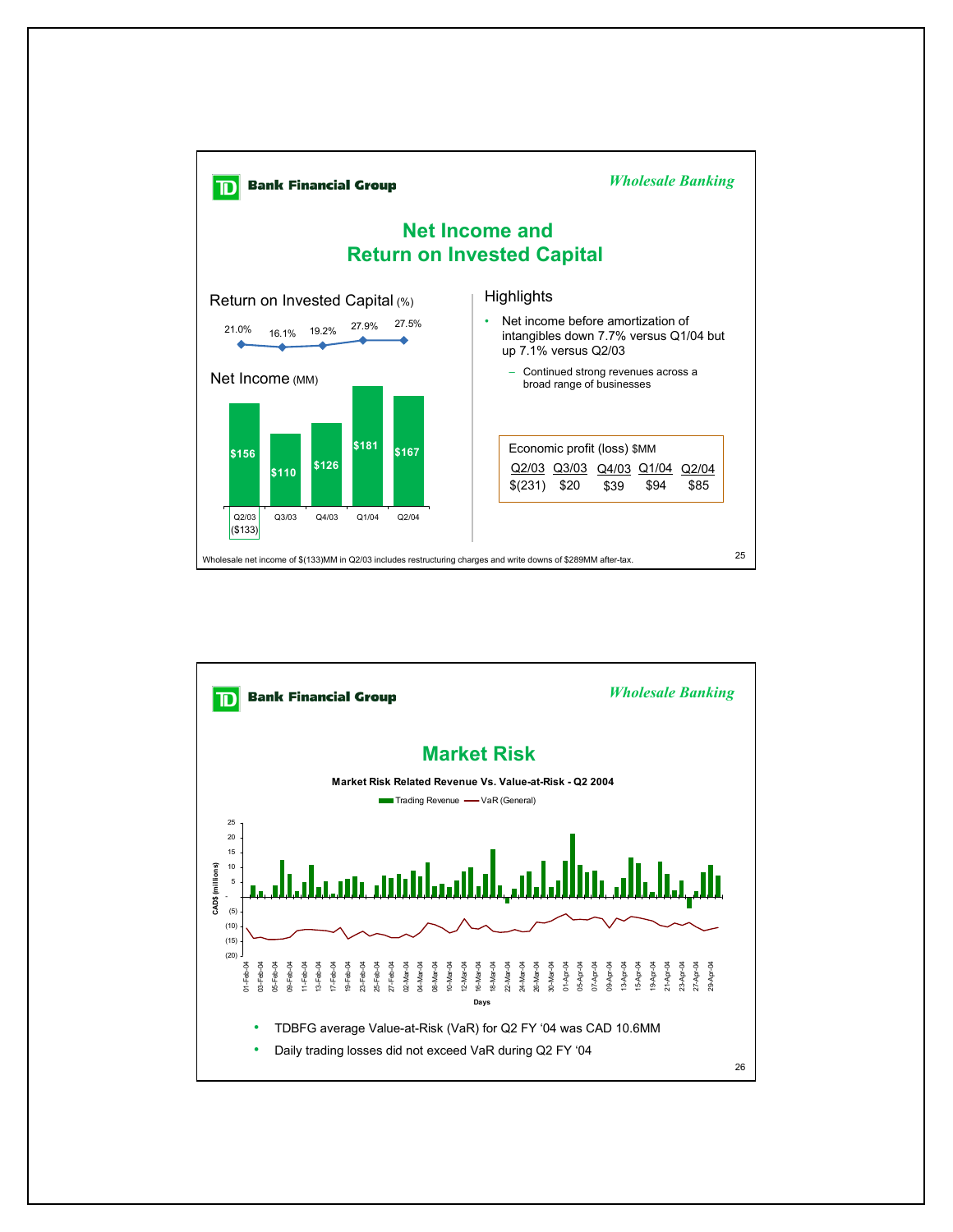

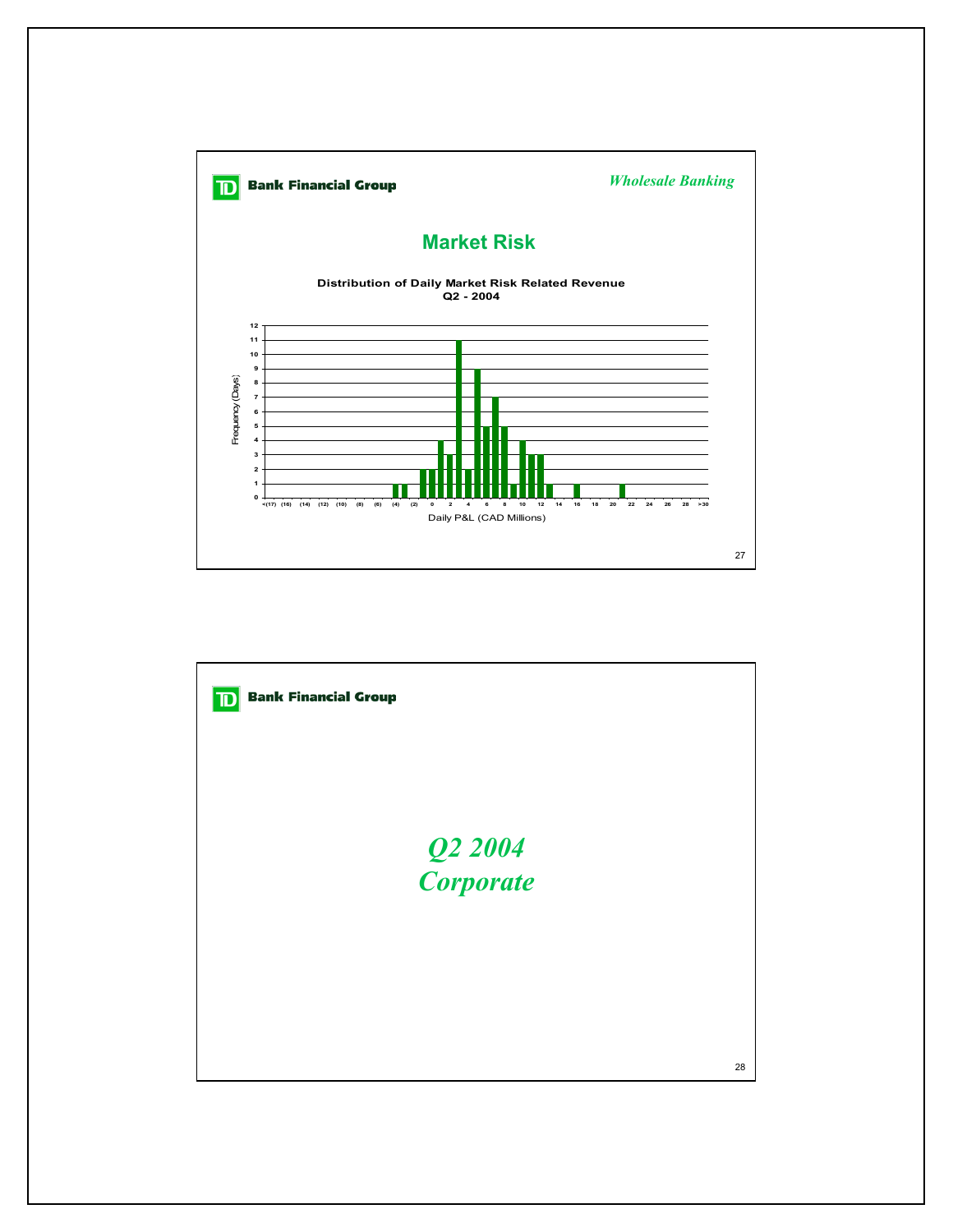| <b>Bank Financial Group</b>                                                | <i><b>Corporate</b></i> |       |    |  |  |  |
|----------------------------------------------------------------------------|-------------------------|-------|----|--|--|--|
| <b>Decomposition of certain items</b>                                      |                         |       |    |  |  |  |
| Corporate segment includes (after-tax):                                    |                         | Q2/04 |    |  |  |  |
| Interest on income tax refund                                              | \$.                     | 20    |    |  |  |  |
| Impact of hedging relationships (AcG-13)                                   |                         | (17)  |    |  |  |  |
| Non-core lending portfolio (incl. sectoral release and litigation reserve) |                         | (39)  |    |  |  |  |
| General allowance release                                                  |                         | 43    |    |  |  |  |
| Securitization gain (loss)                                                 |                         | 10    |    |  |  |  |
| Unallocated corporate expenses                                             |                         | (25)  |    |  |  |  |
| Other                                                                      |                         | (4)   |    |  |  |  |
| Total net income (loss)                                                    | \$                      | (12)  |    |  |  |  |
|                                                                            |                         |       | 29 |  |  |  |